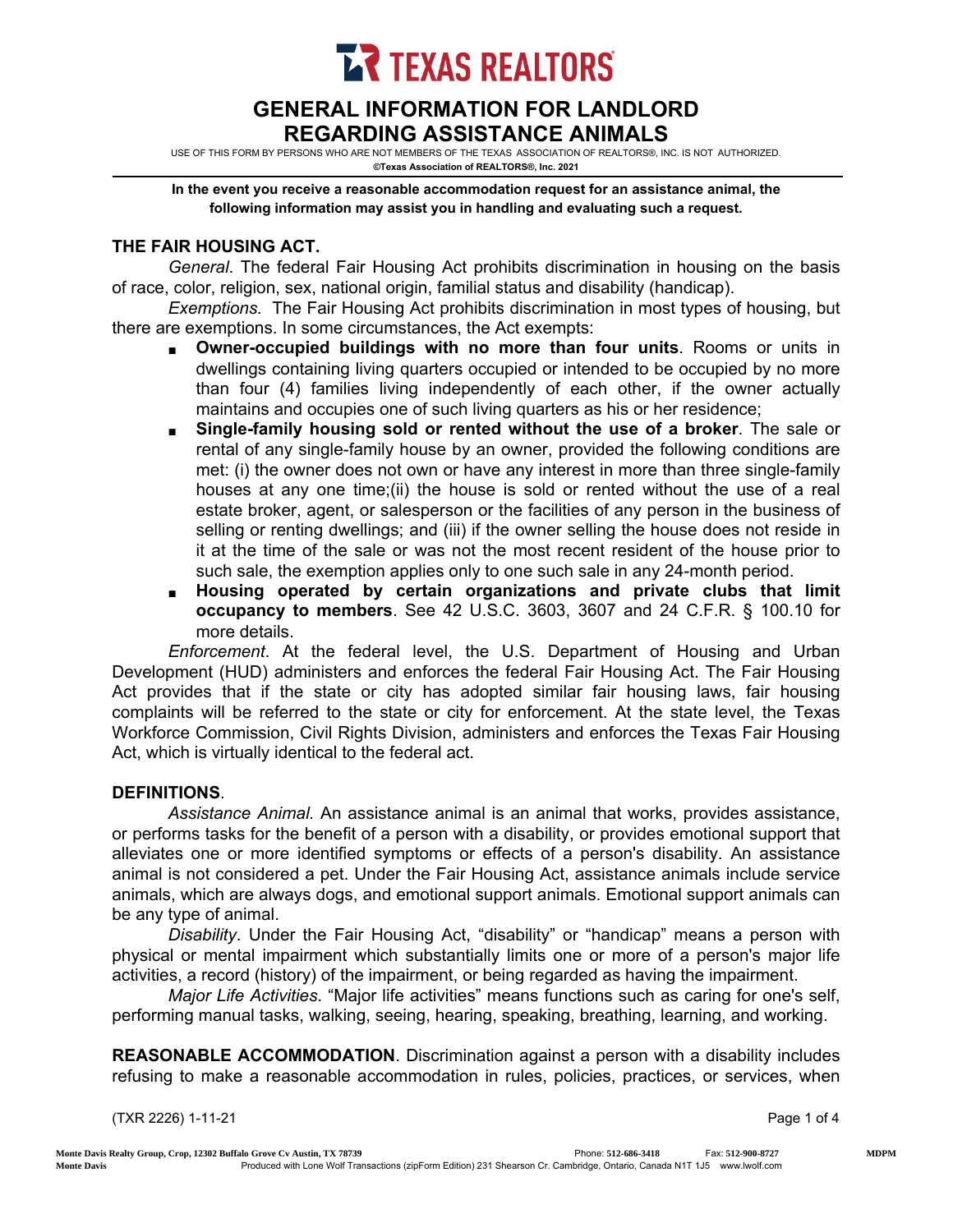such accommodations may be necessary to afford a person with a disability equal opportunity to use and enjoy a dwelling.

If you prohibit pets in your rental property or impose other restrictions or conditions related to pets and other animals, a reasonable accommodation request may include a request to live with and use an assistance animal.

Generally, such a request must be granted, unless: (i) the person seeking to use and live with the animal does not have a disability; (ii) the person seeking to use and live with the animal does not have a disability-related need for the assistance animal; (iii) the request would impose an undue financial and administrative burden on you; (iv) the request would fundamentally alter the nature of your operations; (v) the specific assistance animal in question poses a direct threat to the health or safety of others that cannot be reduced or eliminated by another reasonable accommodation; or (vi) the specific assistance animal in question would cause substantial physical damage to the property of others that cannot be reduced or eliminated by another reasonable accommodation. If you refuse a requested accommodation for one of these reasons, you should discuss with the person whether there is an alternative reasonable accommodation that would effectively address the person's disability-related needs.

REQUESTING ADDITIONAL INFORMATION. Once a reasonable accommodation request has been made, you may be able to ask for additional information; however, this depends on whether the person's disability or the disability-related need for the assistance animal is readily apparent or known.

- If the person's disability is obvious, or otherwise known to you, and if the need for the requested accommodation is also readily apparent and known, then you may not request any additional information about the person's disability or the need for the accommodation.
- If the person's disability is known or readily apparent, but the need for the accommodation is not readily apparent or known, you may request only information that is necessary to evaluate the disability-related need for the accommodation. For example, a licensed health care professional with personal knowledge of the individual may provide a note confirming a need for an animal. The health care professionals' services may be delivered remotely, including the over the internet.
- If a disability is not obvious, you may request reliable disability-related information that: (i) is necessary to verify that the person meets the Fair Housing Act's definition of disability; (ii) describes the needed accommodation; and (iii) shows the relationship between the person's disability and the need for the requested accommodation.

Information a landlord can request as the basis for supporting a non-observable disability can include: a determination of disability from a governmental authority, the receipt of disability benefits or services (i.e., SSDI, Medicare, or SSI for a person under 65, veteran's benefits, etc.), eligibility for housing assistance or housing vouchers received because of disability; or information confirming disability from a health care professional. You may not ask an applicant or tenant to provide access to medical records or medical providers, or provide detailed or extensive information or documentation of a person's physical or mental impairments.

INTERNET CERTIFICATIONS. HUD states that websites which sell certificates, registrations, and licensing documents for assistance animals are not sufficient on their own to reliably establish that an individual has a disability-related need for an emotional support animal. Instead,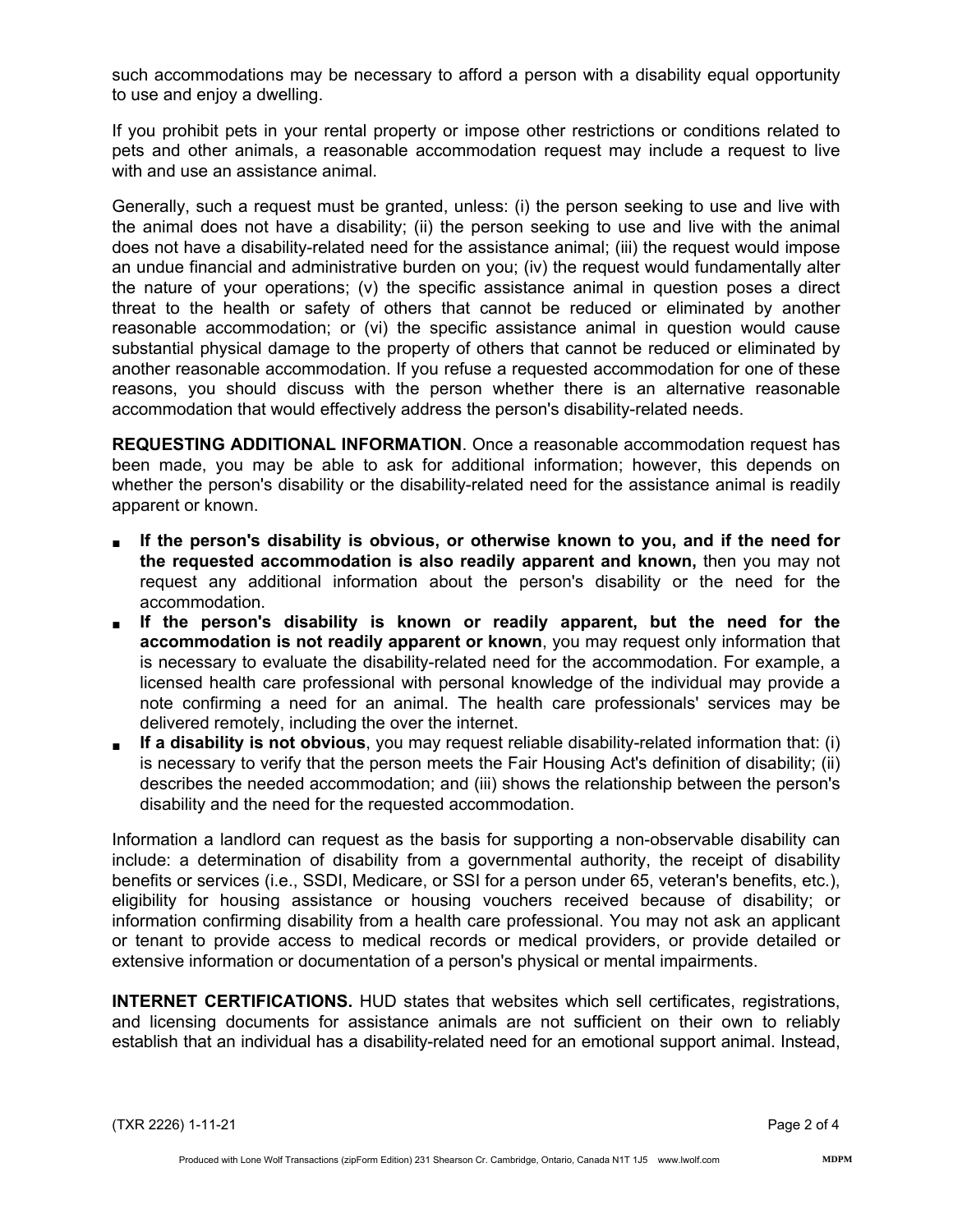HUD recommends that the documentation should include the patient's name, whether there is a professional relationship between the healthcare professional and the patient, and the type of animal(s) for which the reasonable accommodation is sought. The documentation should also include information addressing the requestor's disability: whether the patient has a physical or mental impairment, whether that impairment substantially limits at least one major life activity or major bodily function, and how the patient will be aided by the animal(s).

PET DEPOSITS OR OTHER PET FEES. Any required pet fees, like a pet deposit, may not be applied to assistance animals. A reasonable accommodation request for an assistance animal cannot be conditioned on the payment of such a fee. However, the person is responsible for any damage to the property caused by the assistance animal, excluding normal wear and tear, and all reasonable costs associated to repair the property, if this is your practice to assess tenants for any damage they cause.

UNIQUE ANIMALS. If the animal being considered is a dog, cat, small bird, rabbit, hamster, gerbil, other rodent, fish, turtle, or other small, domesticated animal that is traditionally kept in the home for pleasure rather than for commercial purposes, then the reasonable accommodation should be granted if the landlord has information confirming that there is a disability-related need for the animal.

However, if the animal is "unique", like a monkey or snake, then the tenant has a burden to demonstrate a disability-related therapeutic need for the specific animal or the specific type of animal. There may be reasons that require a unique animal such as opposable thumbs on a monkey or allergies to dogs. Landlords should consider the request and documentation provided.

BREED, SIZE, AND WEIGHT RESTRICTIONS. Breed, size, and weight restrictions do not apply to assistance animal. A decision that an assistance animal poses a direct threat of harm to others or would cause substantial physical damage to the property of others must be based on that animal's actual conduct and not simply on (i) fear about harm or damage an animal may cause or (ii) evidence of harm or damage other animals have caused.

INSURANCE POLICY. In some cases, an insurance policy may contain restrictions, conditions, or prohibitions on the types of animals or breeds in a property. If a request for an assistance animal in your property would violate your insurance policy, this may entitle you to refuse the request. If your insurance carrier would either cancel the insurance policy, substantially increase the costs of the insurance policy, or adversely change the policy terms because of the presence of a certain breed of dog or a certain animal, HUD will find that this imposes an undue financial and administrative burden. However, the HUD investigator will verify such a claim with the insurance company directly and consider whether comparable insurance, without the restriction, is available in the market.

Broker cannot give legal advice. In the event you need further information or wish to deny a request for an assistance animal, you should CONSULT AN ATTORNEY.